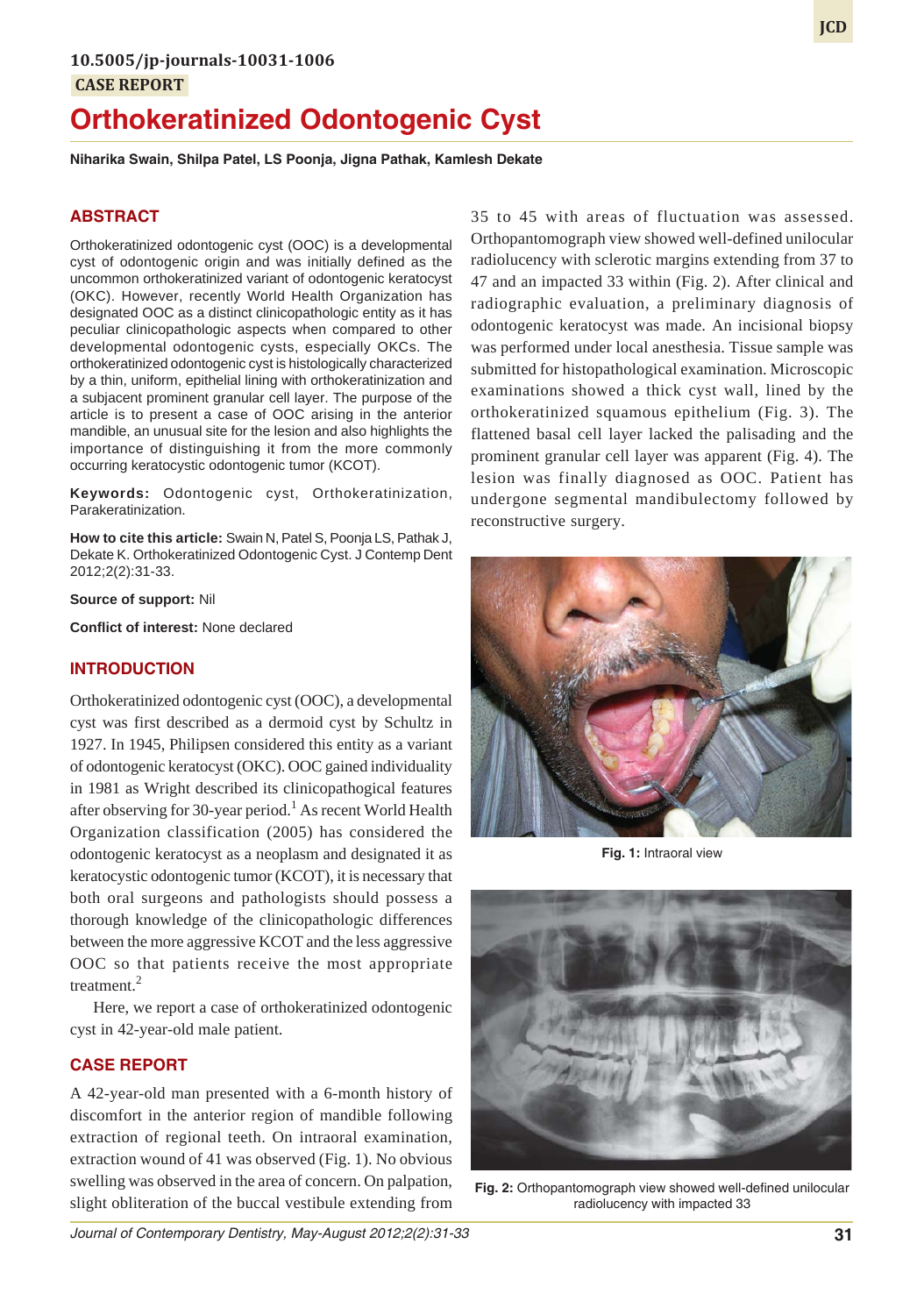

**Fig. 3:** H & E stained section shows orthokeratinized squamous epithelial lining (4×)



**Fig. 4:** H & E stained section shows prominent granular cell layer (40×)

### **DISCUSSION**

Despite some similarities in microscopic features of OKC and OOC, i.e. equal epithelial lining thickness, stratified squamous epithelium with keratinization, these two cysts are different in various aspects. Previous documented series have reported the varied incidence of OOC ranging from 5.2 to 16.8% among cases which had been previously coded as KCOT. Orthokeratinized odontogenic cyst has a male predominance with a male to female ratio of 2.59:1, which is higher than that reported for KCOT (ranging from 1.42:1 to 1.76:1). The mandible was far more commonly involved than the maxilla with the most common location being the mandibular molar and ramus region. The mandible-maxilla ratio of OOC is 9.17:1, higher than that reported for KCOTs (ranging from 2.08:1 to 4.4:1). The size can vary from less than 1 cm to large lesions greater than 7 cm in diameter.<sup>3,4</sup> Radiographically, OOCs more frequently presented as unilocular radiolucencies (87.0%) in comparison with KCOTs (69.4 to 73.3%). OOC is more often associated with an impacted tooth (60.8%) than the OKC (7-48%), and the OKC recurred in at least 42.6% compared with only a 2.2% recurrence rate for the OOC. In addition, OKC, unlike OOC, may be a part of nevoid basal cell carcinoma syndrome (NBCCS) and may transform into a neoplasm. $5,6$ Histologically, the basal cells of the OOC are much less developed than those in the OKC. They tend to be cuboidal or squamous and show little tendency to be polarized or palisaded. In addition, OOC has a luminal surface of orthokeratin and a well-developed granular layer.

Recent immunohistochemical studies that compared OOCs with parakeratinized OKC have shown distinct differences in the expression of Ki-67 proliferative index, p53, p63 and bcl-2. Reduced expression of all these markers in OOC reflect the variations in epithelial cell maturation and proliferation between the two types of lining epithelia; namely, those of OOC seem to assume a different cell differentiation and exhibit a lower cellular activity than those of KCOT. Wysocki and Sapp showed that there are distinct ultrastructural differences between the OKC and OOC. The surface morphology of the OOC is more uniform and is entirely covered with a layer of keratin squames. There is an increase in tonofilaments as the cells mature, and the granular cell layer consists of a compact layer of degenerated cells that contain large amounts of keratohyaline granules. The luminal surface consists of a compact layer of shreds of orthokeratin.<sup>8,9</sup>

Enucleation with curettage is the usual treatment for OOCs.10 Recurrence has rarely been noted. In the present case, more aggressive treatment was carried out as the extension of lesion had included the lower border of mandible.

## **CONCLUSION**

Through the experience of the present case, we reconfirmed the importance of precise clinicopathological observation of an individual case. As in the present case, the size and location of the lesion did not corroborate with the usual clinical finding of OOC, the histopathological evaluation was helpful in proper treatment planning. Though OOC exhibits a number of distinctive clinical, pathologic, and behavioral features that varied substantially from KCOTs, variation in clinical presentation of OOC requires meticulous review of literature.

#### **REFERENCES**

- 1. Wright JM. The odontogenic keratocyst: Orthokeratinized variant. Oral Surg Oral Med Oral Pathol 1981;51(6):609-18.
- 2. Barnes L, Eveson JW, Reichart P, Sidransky D. World Health Organization classification of tumours. Pathology and genetics. Head and neck tumours. Lyon: IARC Press 2005.
- 3. Dong Q, Pan S, Sun LS, Li TJ. Orthokeratinized odontogenic cyst: A clinicopathologic study of 61 cases. Arch Pathol Lab Med 2010;134(2):271-75.